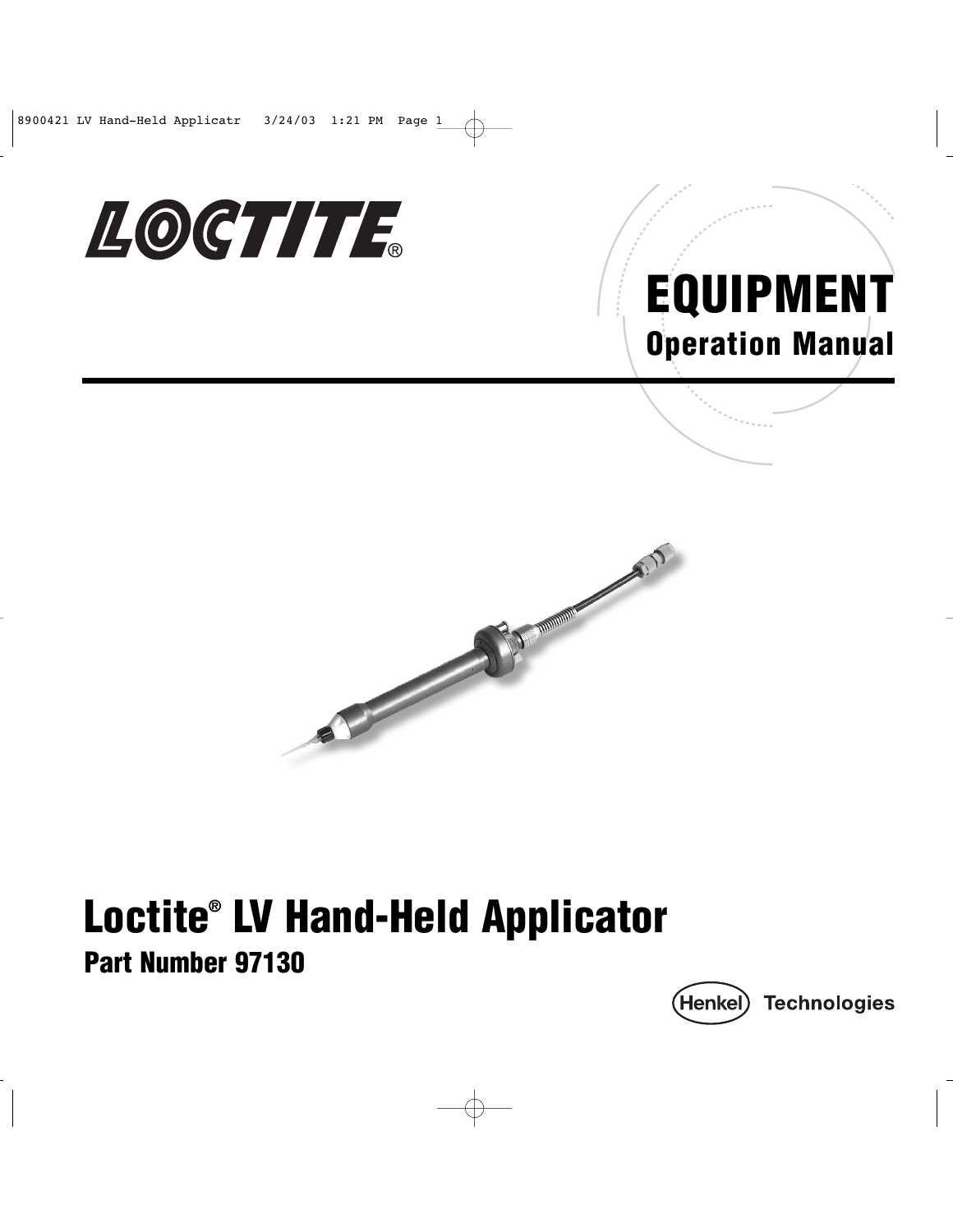### *Contents*

|                | Page No. |
|----------------|----------|
| 1              |          |
| 1.1            |          |
| 1.2            |          |
| 1.3            |          |
| 1.4            |          |
| 1.5            |          |
| $\mathbf{2}$   |          |
| 2.1            |          |
| 2.2            |          |
| 3              |          |
| 4              |          |
| 4.1            |          |
| 4.2            |          |
| 4.3            |          |
| 4.4            |          |
| 5              |          |
| 5.1            |          |
| 5.1.1          |          |
| 5.1.2          |          |
| 5.2            |          |
| 5.3            |          |
| 6              |          |
| $\overline{7}$ |          |
| 7.1            |          |
| 7.2            |          |
| 7.3            |          |
| 7.4            |          |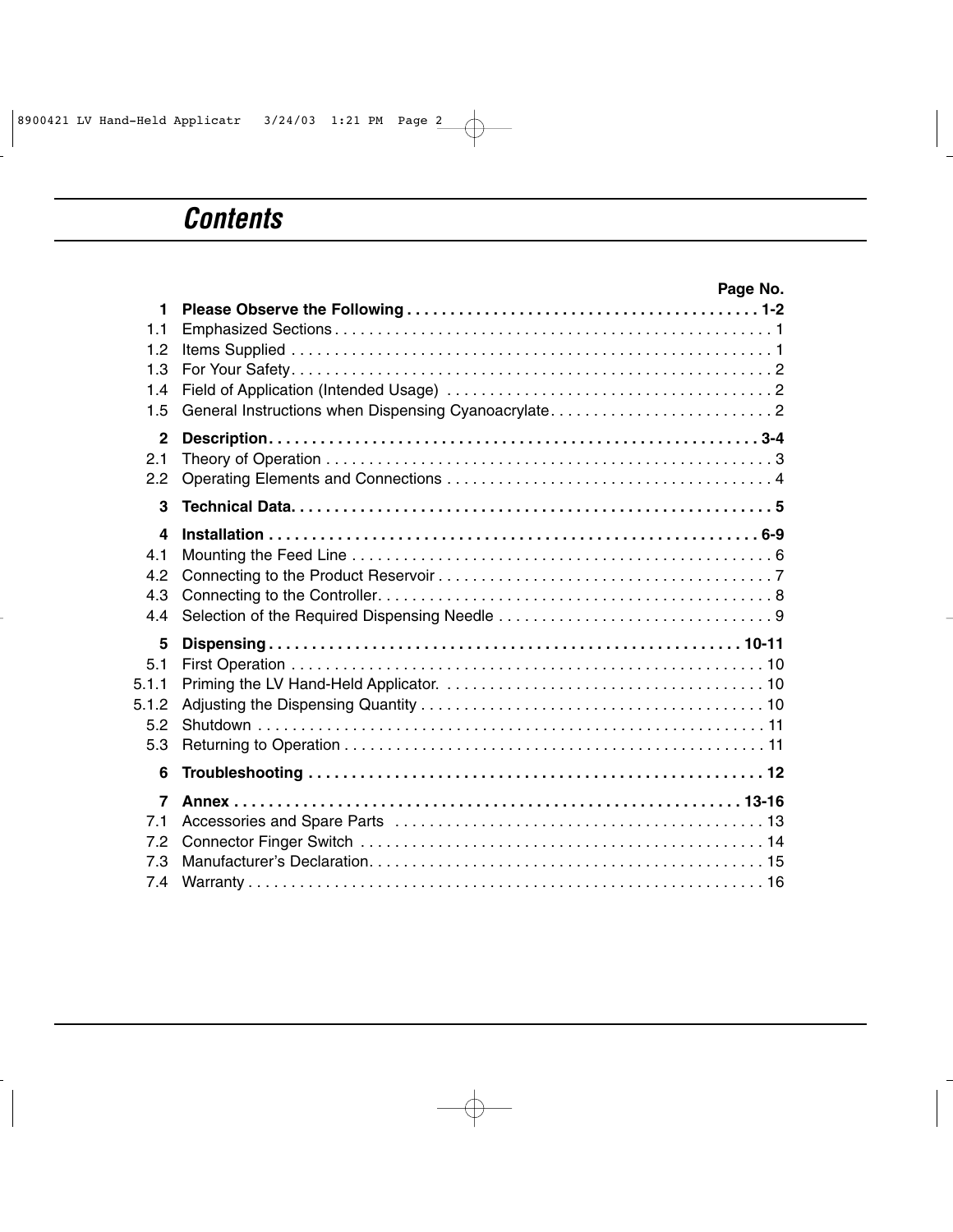### *1. Please Observe the Following*



#### **Warning!**

Refers to safety regulations and required safety measures that protect the operator or other persons from injury or danger to life.

#### **Caution!**

Emphasizes what must be done or avoided so that the unit or other property is not damaged.

## **।**<br>‼<sup>্</sup>ষ্টি Notice:

Gives recommendations for better handling of the unit during operation or adjustment as well as for service activities.

The numbers printed in bold in the text refer to the corresponding position numbers in the illustration on page 4.

• The point emphasizes an instruction step.

Instruction steps in the illustrations are indicated with arrows.

When several instruction steps are indicated in an illustration, the shading of the arrow has the following meaning:

```
Black arrow = 1 st step
Grey arrow = 2nd step
White arrow = 3rd step
```
#### **1.2 Items supplied**

- LV Hand-Held Applicator Dispensing Valve 97130
- Needle Variety Kit 97262
- Silicone Grease
- 2 m Product Feed Line 97972, PTFE lined, OD 1/4"
- 2 m Pneumatic Tubing
- Operation Manual

As a result of technical development, the illustrations and descriptions in this operating manual can deviate in detail from the actual unit delivered.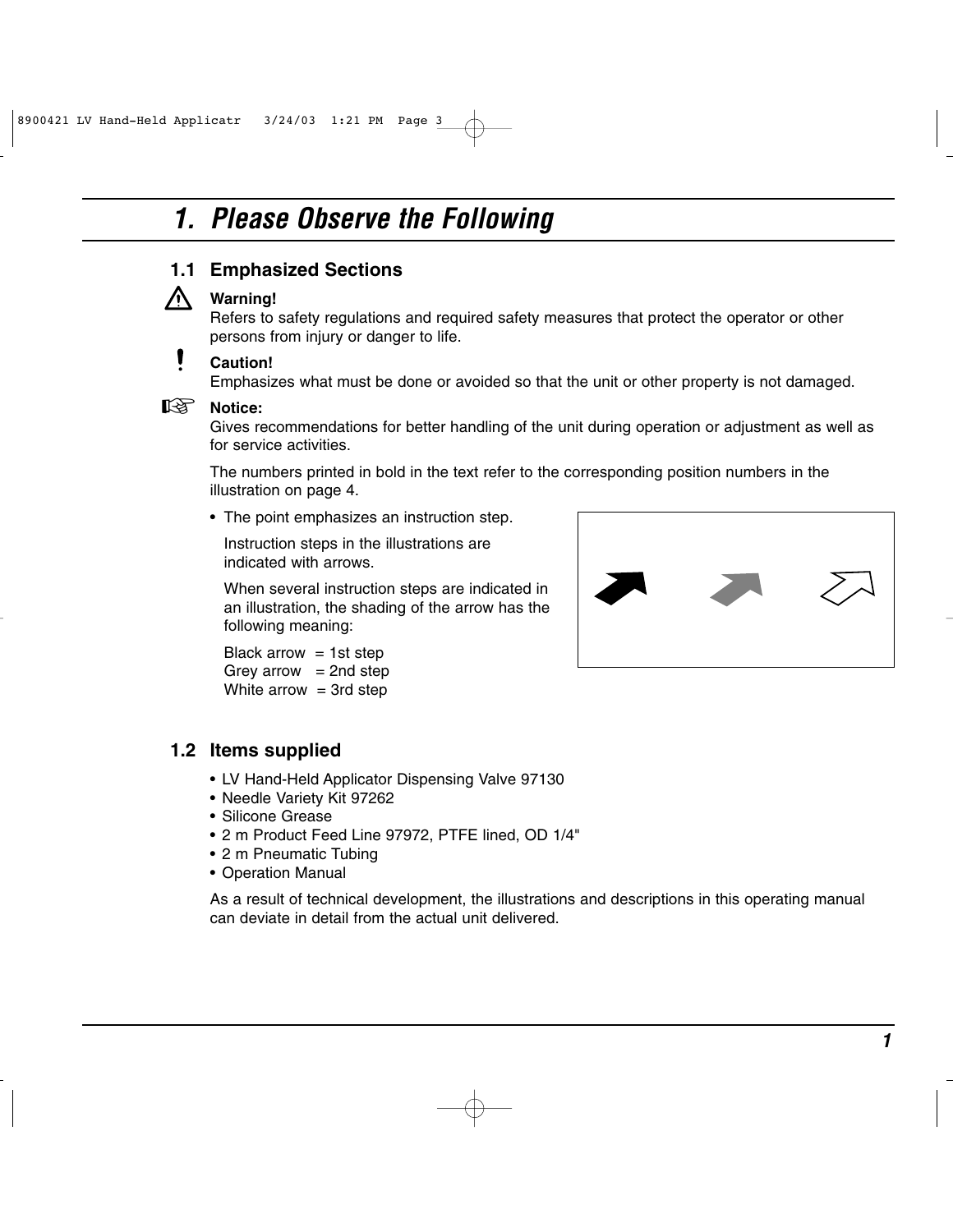### *1. Please Observe the Following (continued)*

#### **1.3 For Your Safety**

For safe and successful operation of the unit, read these instructions completely. If the instructions are not observed, the manufacturer can assume no responsibility. Be sure to retain this manual for future reference.

**When working with pressurized air, wear protective glasses!**

**Observe general safety regulations and manufacturer's instructions for the handling of chemicals! If chemical products are not properly handled, damage to health can result! Request a safety data sheet for the Loctite® product used! Cyanoacrylate bonds skin and eyes in seconds!**

#### **1.4 Field of Application (Intended Usage)**

The LV Hand-Held Applicator 97130 is suitable for dispensing Loctite® products in a manual or semiautomatic process. It can be used especially for CA and other low pressure applications up to 2 bar (30 psi).

This valve is not recommended for UV curing products. This ergonomically designed applicator provides hand comfort and application control to eliminate hand fatigue and improve dispensing accuracy.

The applicator can be used in a hand-held fashion or mounted in a stationary manner that allows for easy production line integration.

Henkel Loctite provides a selection of product reservoirs and controllers that can be used with the LV Hand-Held Applicators.

#### **1.5 General Instructions when Dispensing Cyanoacrylate**

Use only clean, dry, compressed air. Compressed air is the prime source of moisture. We highly recommend that you install Loctite® filter regulator 97120 to absorb moisture before it contacts the cyanoacrylate. As an option, use nitrogen to pressurize the product reservoir. Nitrogen is an excellent alternative because it is inherently free of moisture. When nitrogen is used as the pressure source for the reservoir, compressed air is used to operate the dispensing valve.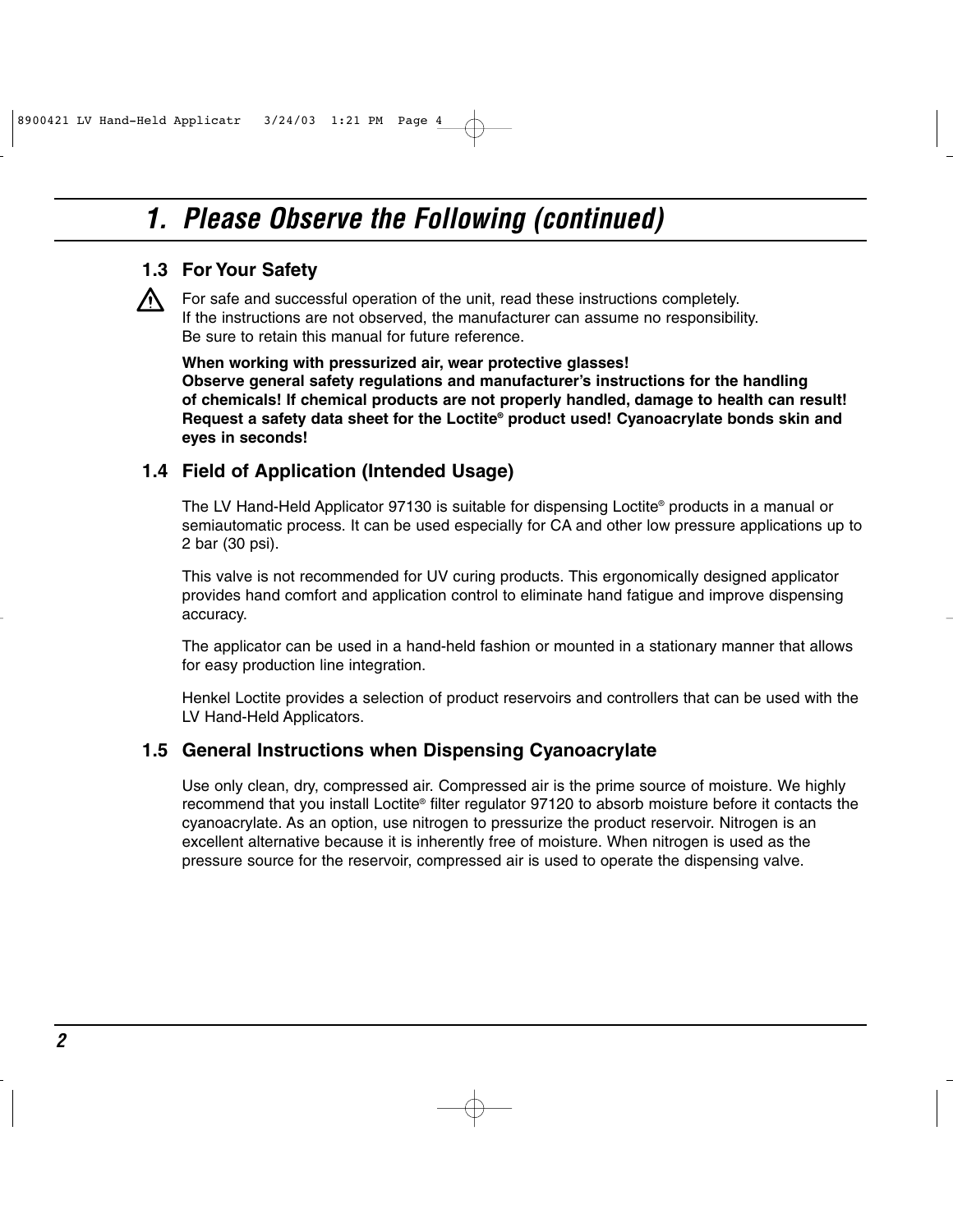### *2. Description*

#### **2.1 Theory of Operation**

The LV Hand-Held Applicator is a normally closed, fail-safe dispensing valve with adjustable opening.

The Loctite® product is transported through a product feed line to the LV Hand-Held Applicator, driven by the dispensing pressure in the product reservoir.

The opening of the valve takes place by pressurizing an internal single acting cylinder. The rod pulls open and permits the fluid to flow through the product chamber. Closing in idle position is achieved by spring force. It pushes the piston against a valve seat which seals the product bore in the valve.

Within the shut off valve assembly, PTFE material is used for the area in contact with the adhesive to prevent curing of adhesive in this part of the valve.

The opening of the LV Hand-Held Applicator 97130 is pneumatically controlled. The start is initiated by foot switch or finger switch.

The amount of product dispensed is controlled by:

- The amount of pressure in the reservoir.
- The length of time the shut off valve remains open.
- The stroke of the shut off piston in the actuator assembly.
- The dispensing needle.

The piston stroke of the LV Hand-Held Applicator can be limited by using the adjustment knob.

It can be useful in the following applications:

- To establish the same dispensing quantity, when dispensing out of one reservoir to two valves.
- When dispensing low viscosity product and small drop sizes, the adjustment knob allows for a very short stroke which is useful in setting the lowest, dependable reservoir pressure.

The lower the dispensing pressure, the lower the risk of air penetrating the product. Lower pressure is feasible by:

- short feed lines
- conical needles
- long dispensing times

Use silicone grease to avoid curing within threaded assemblies of the Luer-Lock adapter and the dispensing needles.

The LV Hand-Held Applicator is designed for a long life time. Disassembly is not recommended. Care, cleaning, and maintenance are not necessary.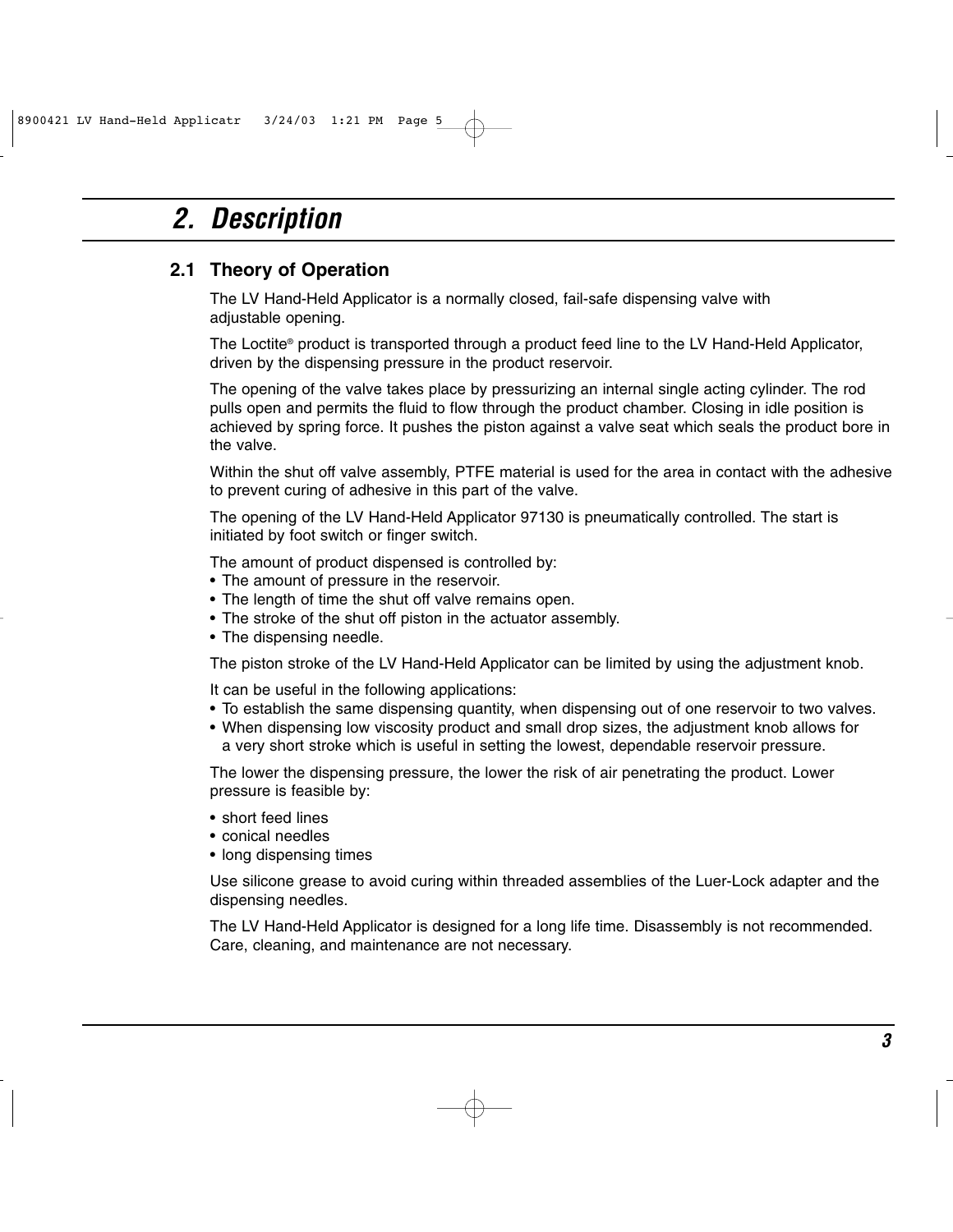### *2. Description (continued)*

**2.2 Operating Elements and Connections**



- **1. Feed Line Connector** to connect a feed line (OD 1/4" or 6 mm) to the reservoir.
- **2. Integrated Feed Line**
- **3. Spring Guard** in order to prevent kinking of the feed line.
- **4. Compressed Air Connector** to connect pneumatic tube, OD see section 4.
- **5. Stroke Adjustment Knob** to reduce stroke, see section 5.1.2.
- **6. Groove** can be used to mount a tool hanger / balancer for better handling.
- **7. Valve Body**
- **8. Luer-Lock Adapter** to mount a dispensing needle.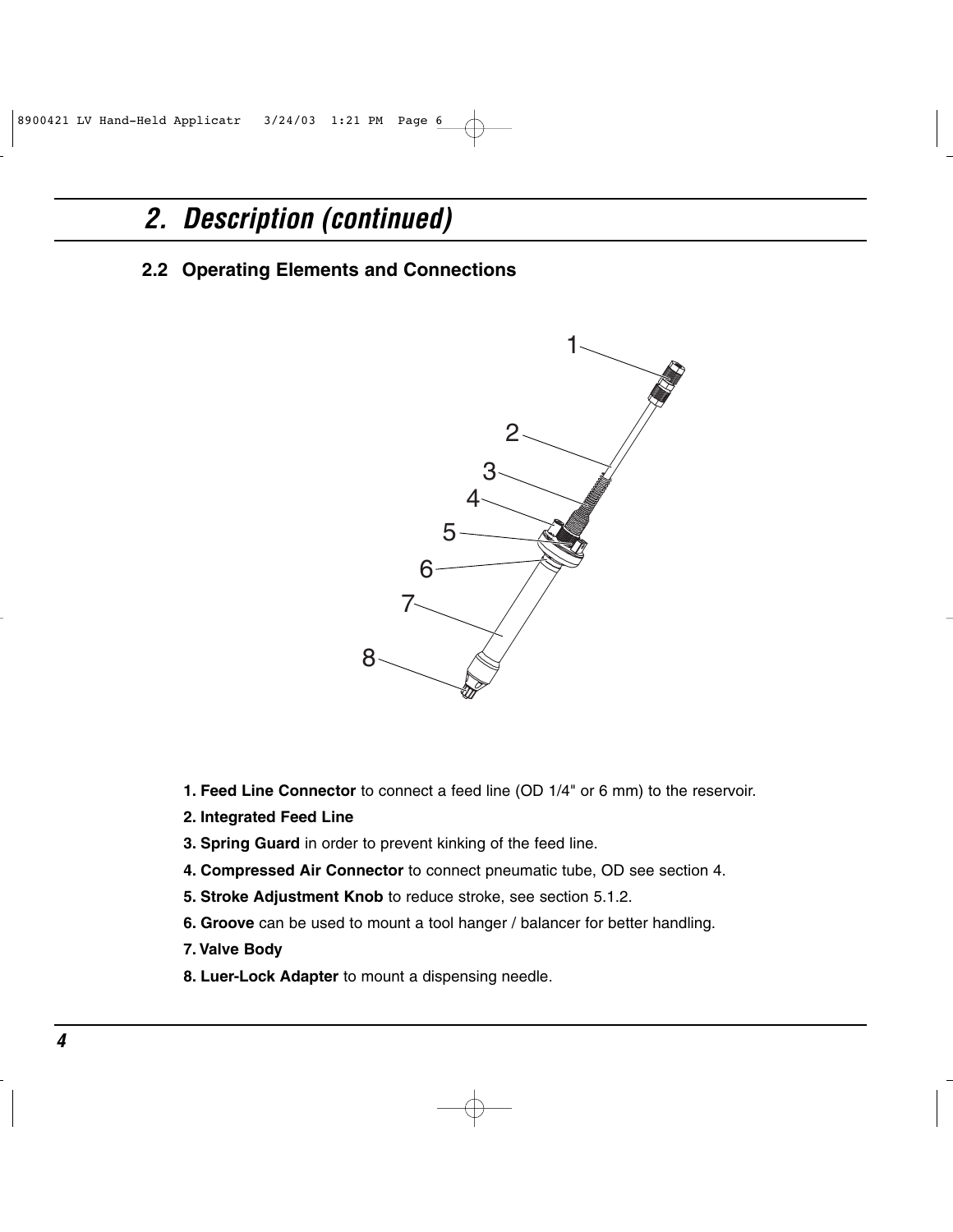### *3. Technical Data*

| Pneumatic supply                                | min. 4 bar (60 psi), max. 7 bar (100 psi)                     |
|-------------------------------------------------|---------------------------------------------------------------|
| Quality<br>If required quality is not achieved, | Filtered 10 µm, oil-free, non-condensing                      |
| install a Loctite® filter regulator             | Accessory Order No. 97120                                     |
| Pneumatic hose size, control<br>air connection  | External dia. 4 mm $^{+0.05}_{-0.10}$<br>Internal dia. 2.5 mm |
| <b>Product Feed Line</b>                        | Standard: 1/4" OD, or 6 mm OD                                 |
| Dispensing pressure range of the valve:         | 0.25 bar (4 psi) $-$ 2 bar (30 psi)                           |
| Weight                                          | 140 a                                                         |

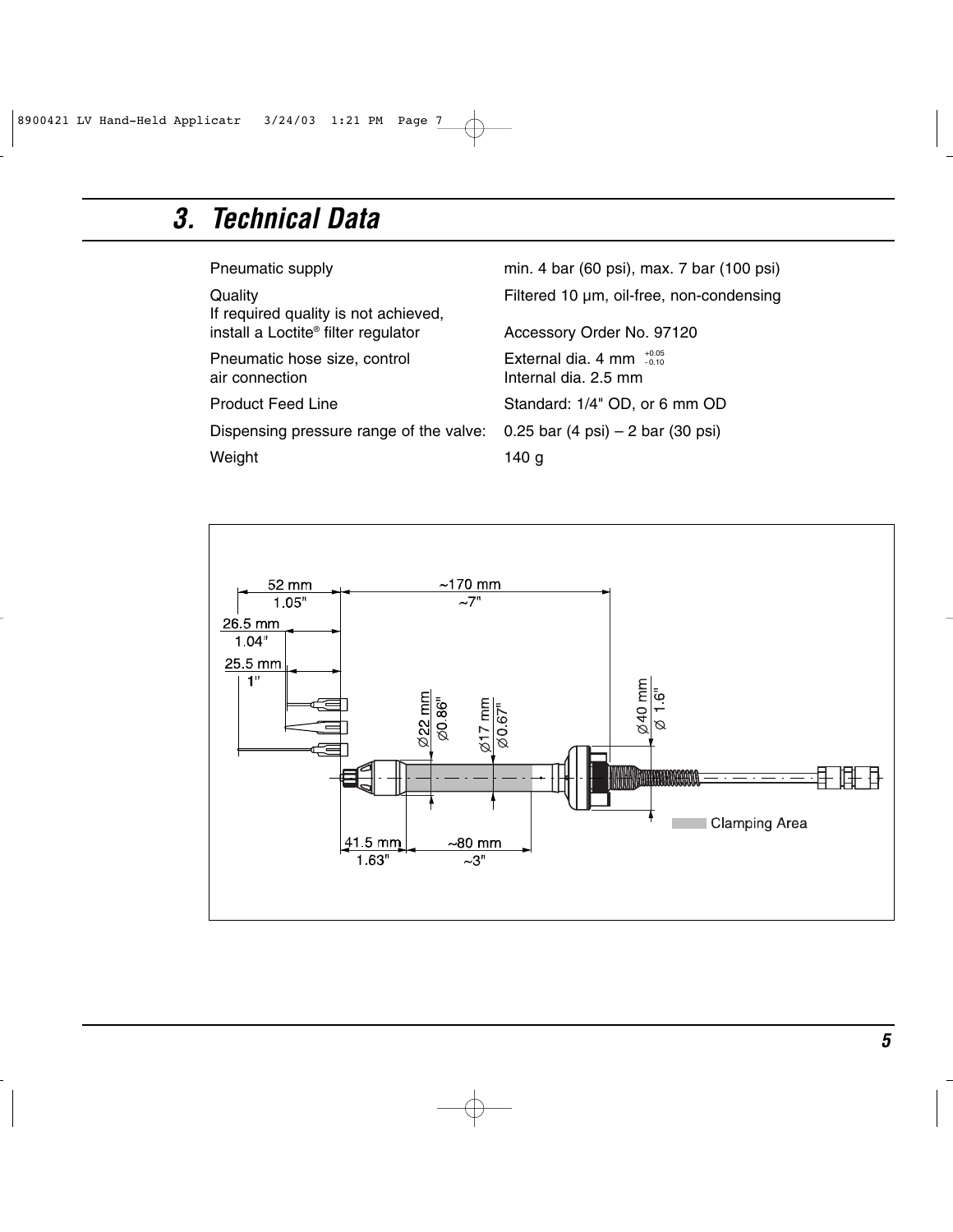### *4. Installation*

- Keep the pressure hose as short as possible. This insures the maximum cycle rate of the valve actuator.
- Keep the product feed lines as short as possible. The shorter the feed line, the smaller the specific resistance and the lower the dispensing pressure can be.
- Avoid kinking of the feed lines and the pressure hoses.
- Typically, the pressure hose and the product feed line should not be longer than 2 m.
- Do not use inflexible hoses and feed lines, so that unnecessary loads on the fittings will be avoided.
- Keep all fittings tight.
- No direct sunlight; no UV light!

#### **4.1 Mounting the Feed Line**

1

When mounting the feed line adapter, the product feed line must be cut off straight. The contact of anaerobic products with the metal of a knife or other objects can cause curing and lead to malfunction of the dispensing valve.

- Unscrew the nuts of the connector.
- Firmly insert the feed lines on both sides into the connector until it stops.
- Hand-screw the nuts to the connector.



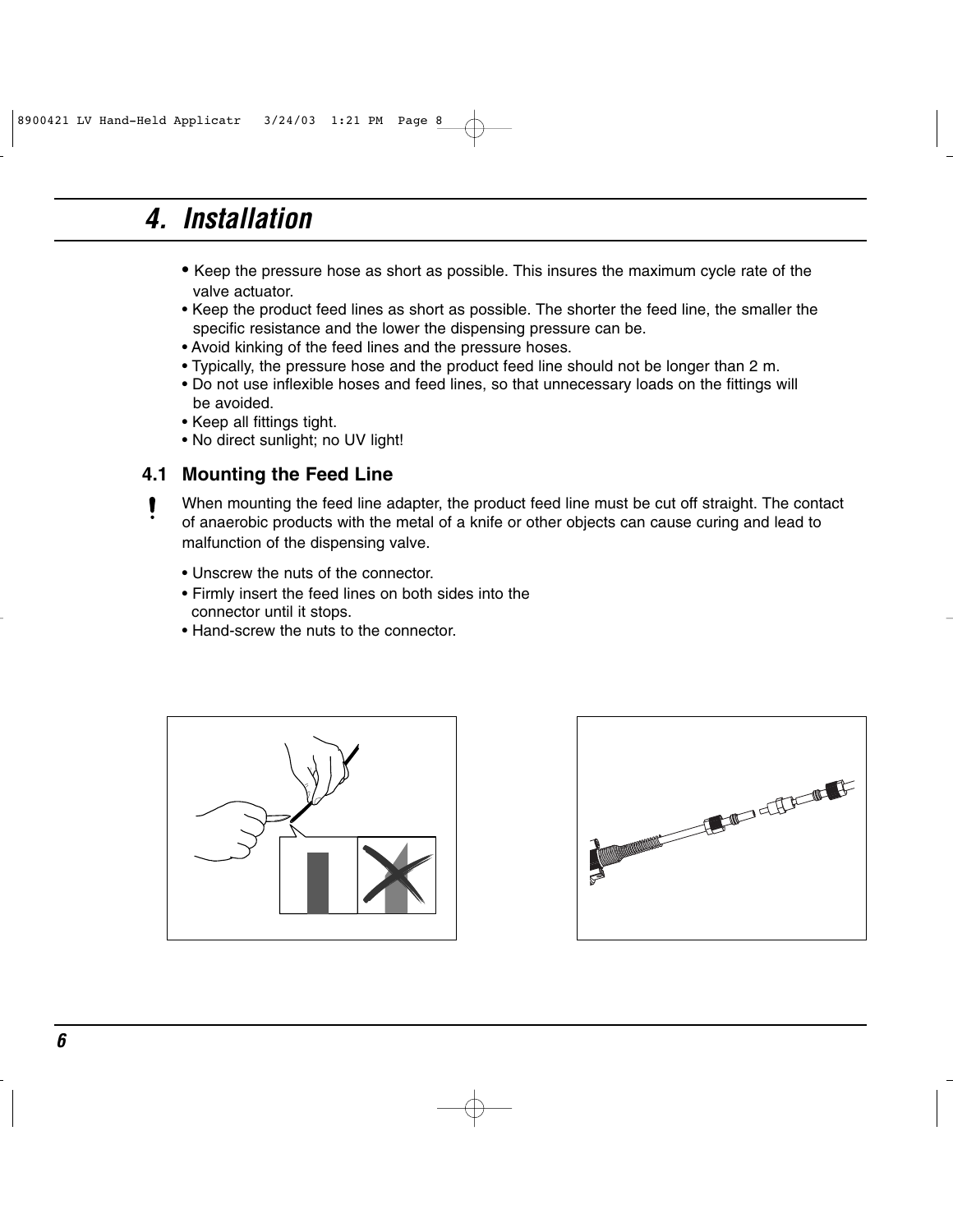### *4. Installation (continued)*

#### **4.2 Connecting to the Product Reservoir**

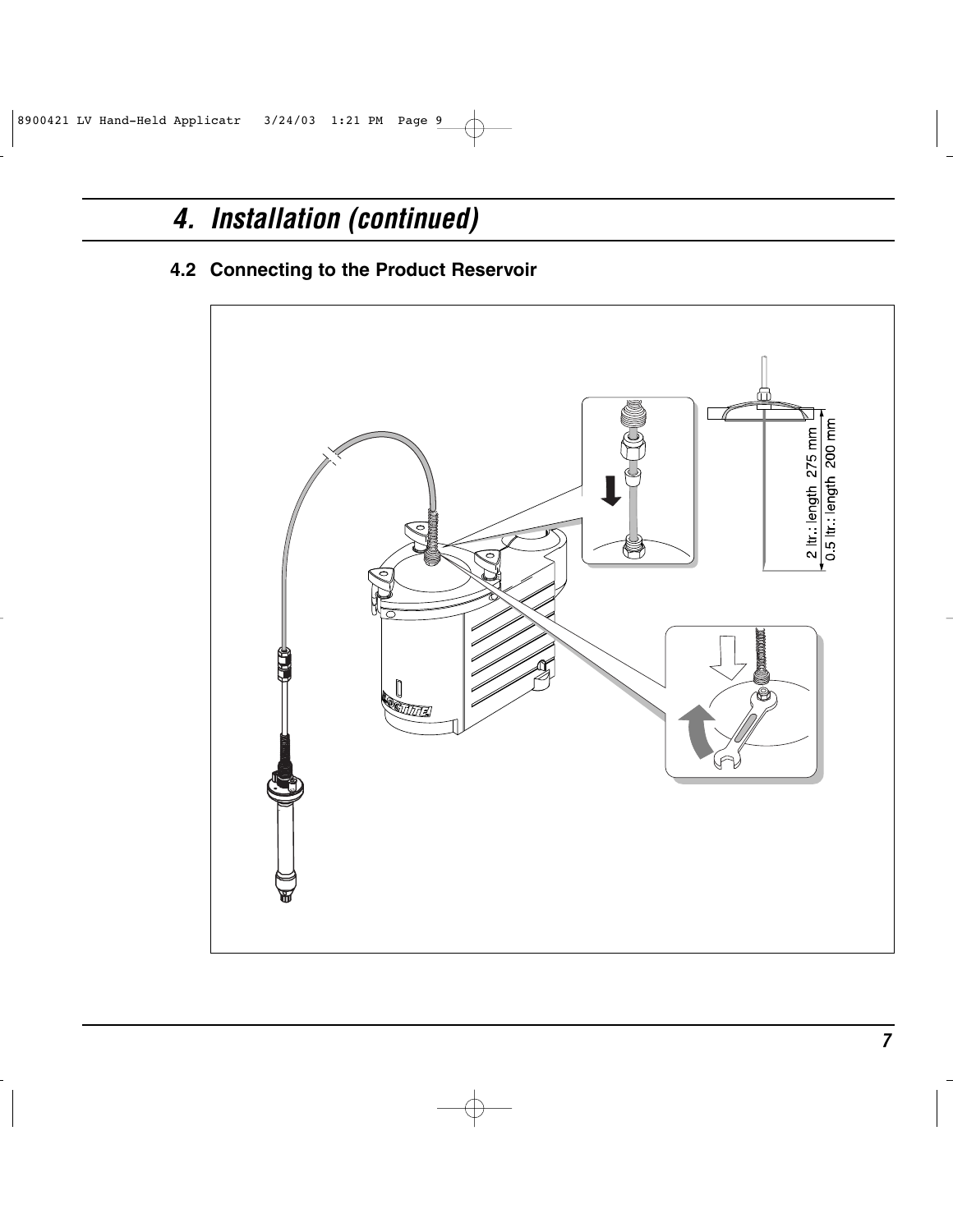### *4. Installation (continued)*

### **4.3 Connecting to the Controller**

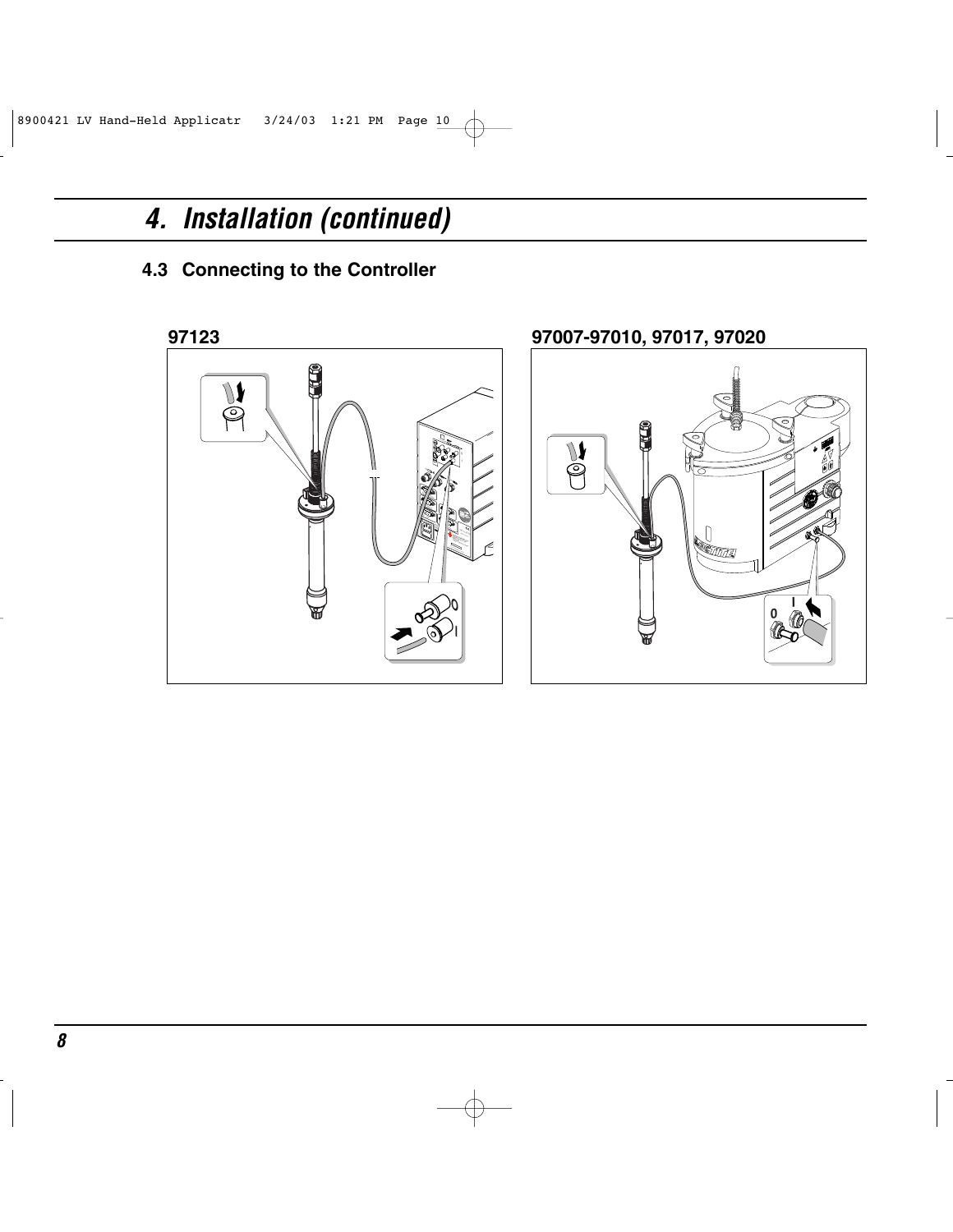### *4. Installation (continued)*

#### **4.4 Selection of the Required Dispensing Needle**

For each product and corresponding application of the valve, various dispensing needle types and sizes are available:

- Conical polyethylene dispensing needles for viscous products and large dispensed quantities.
- Stainless steel needles for thin fluids and UV curing products (especially suitable for spot applications).
- Flexible polypropylene dispensing needles for dispensing on damageable surfaces.
- PTFE-lined stainless steel needles (especially for fast curing products).
- Rigid dispensing needle PPS (especially suitable for spot applications; not suitable for UV products; only size 20 GA available).

When the dispensing quantity remains the same, there will be certain correlations that will determine the selection of the type of needle.

| <b>Dispensing Needle</b>                           | <b>Reservoir Pressure</b>    | <b>Pressure Loss</b><br>along the Needle | <b>Risk of</b><br><b>Dripping</b> |
|----------------------------------------------------|------------------------------|------------------------------------------|-----------------------------------|
| Conical<br>dispensing<br>needles PE<br>97221-97224 | low pressure<br>possible     | small                                    | small                             |
| Rigid dispensing<br>needles PPS<br>97290           |                              |                                          |                                   |
| Flexible dispensing<br>needles PP<br>97229-97232   |                              |                                          |                                   |
|                                                    | higher pressure<br>necessary | high                                     | high                              |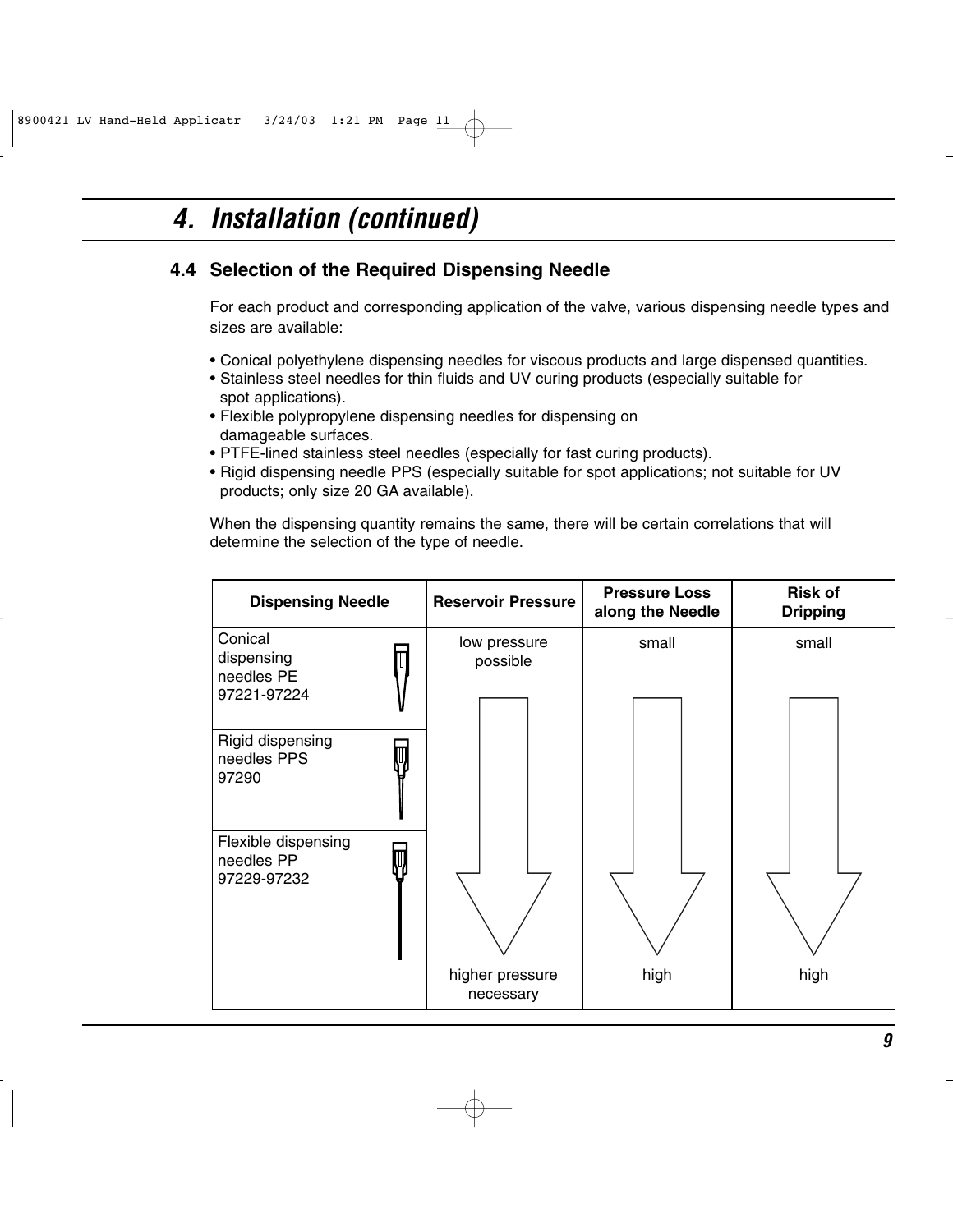### *5. Dispensing*

#### **5.1 First Operation**

#### **5.1.1 Priming the LV Hand-Held Applicator**

To avoid air bubbles during dispensing, the product feed line and the LV Hand-Held Applicator must be filled and then purged of air.

- Place a container under the valve, product will flow out! ı
	- Set the stroke to maximum by turning adjustment knob clockwise until it stops.
	- To fill the feed line and the valve, hold it slanted upwards so that no air will be trapped inside the valve chamber.
	- Slide the silicone tubing provided over the dispensing needle.
	- Perform the filling of the product feed line by pressing the prime button of the controller.

#### **5.1.2 Adjusting the Dispensing Quantity**

The dispensing quantity is adjusted by setting:

- the stroke of the shut off piston of the dispensing valve
- the reservoir pressure
- the dispensing time
- the size of the dispensing needle

By changing the piston stroke, the dispensing quantity is also changed for the same dispensing pressure, time, and needle.

- Adjust the dispensing quantity according to the operating manual of the used controller starting with the maximum stroke.
- Turn the stroke adjustment knob **5** clockwise to increase the dispensing quantity.
- To decrease the quantity, turn the stroke adjustment knob **5** counter-clockwise.



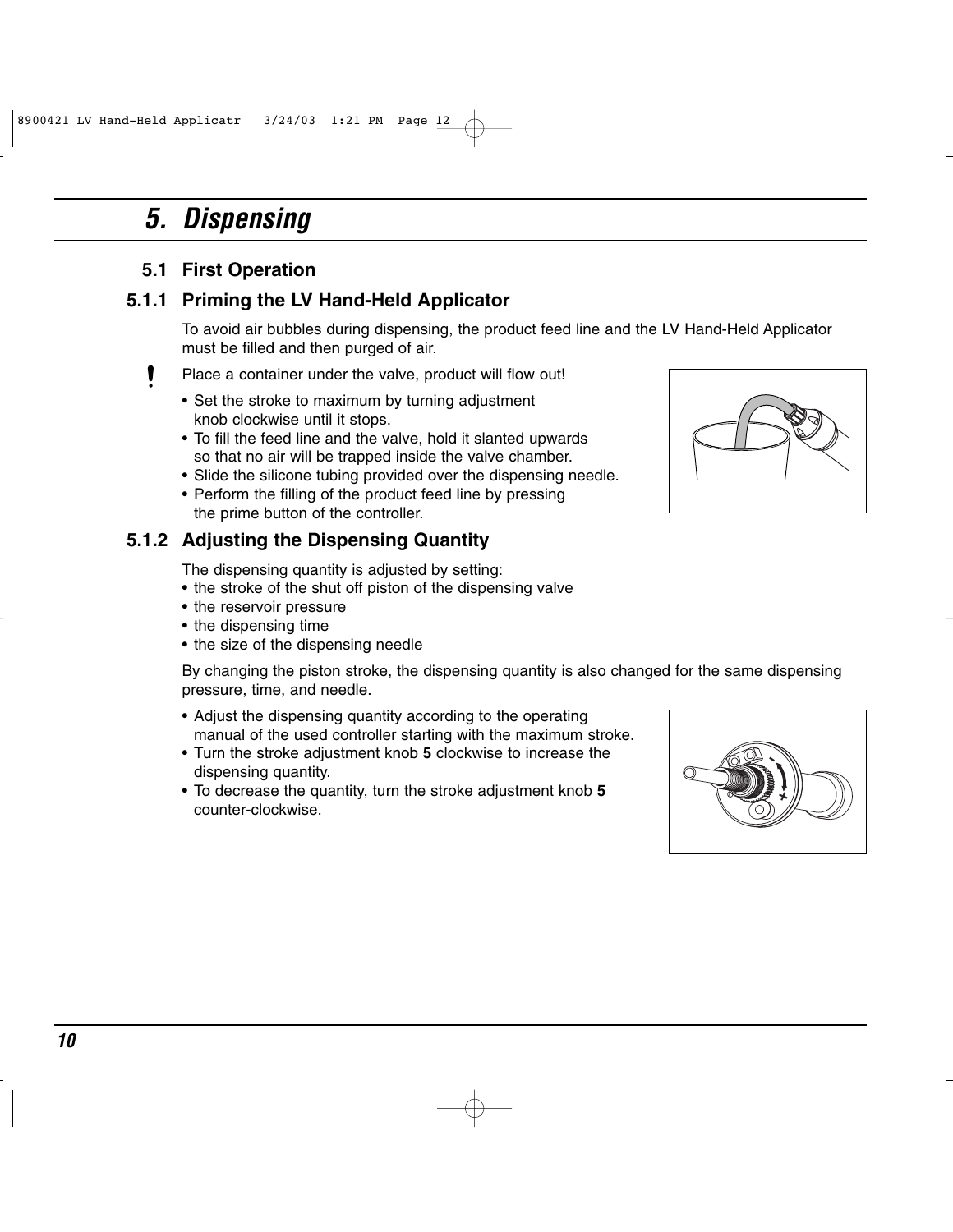### *5. Dispensing (continued)*

#### **5.2 Shutdown**

For short idle periods, 24 hours or less, the system can be left idle without any special preparations. It is best to let the adhesive dry on the end of the dispensing needle to form a natural seal against moisture.

When dispensing **Cyanoacrylates**, replace the needle with a Luer-lock tip cap **immediately** to seal out moisture.

For periods 2 weeks or longer, remove the adhesive from the reservoir and purge the system with fresh acetone to clear feed line, valve and fittings of adhesive and moisture.

• Apply a small amount of silicone grease to the Luer-Lock adapter **8** to prevent needle and tip cap bonding.



#### **5.3 Returning to Operation**

- Insert product bottle into the reservoir.
- Replace the Luer-Lock tip cap or the closed needle with a new dispensing needle.
- Purge the LV Hand-Held Applicator until product escapes bubble free out of it, see section 5.1.1.

Check the adjustment of the dispensing quantity according to the operating manual of the controller used.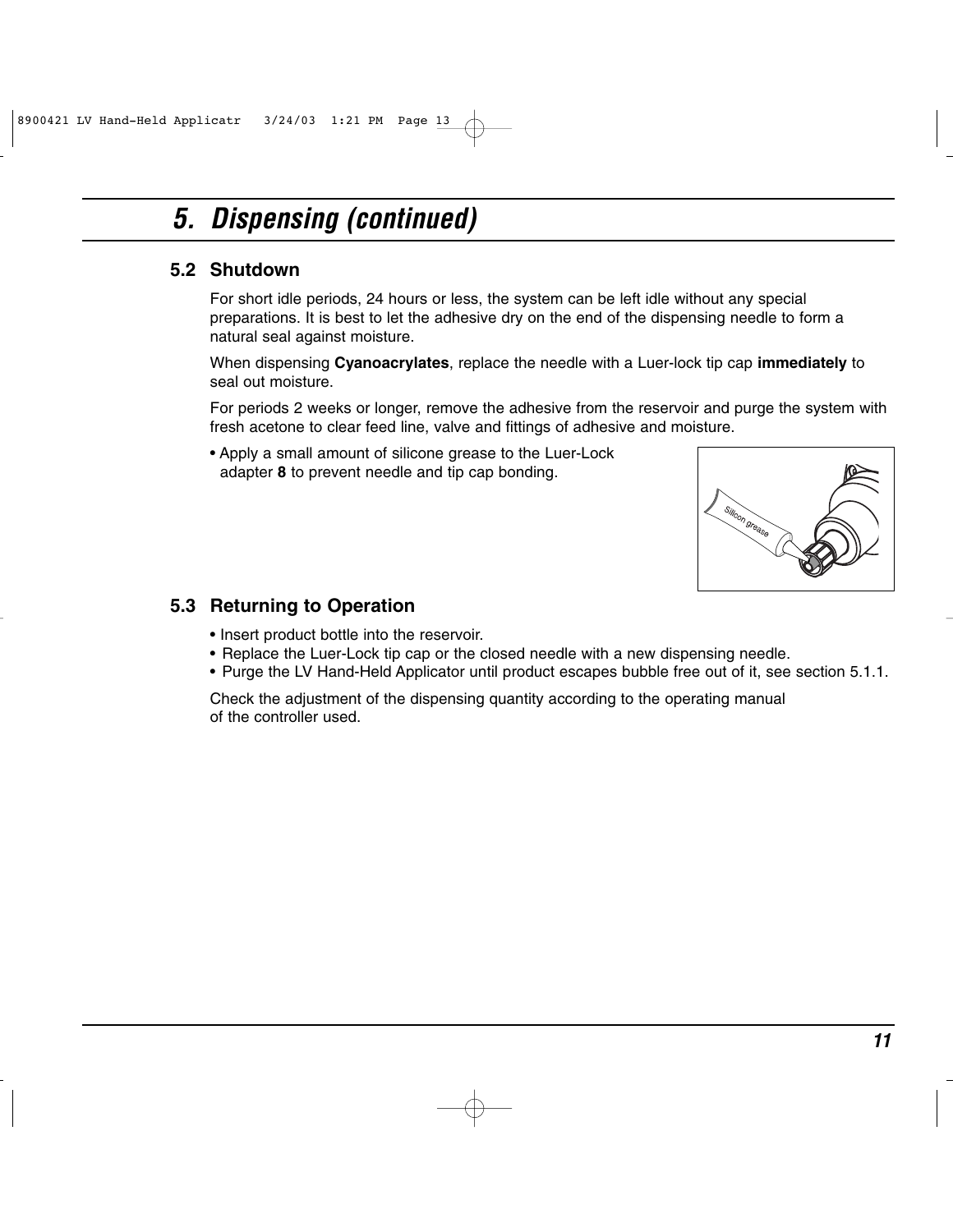### *6. Troubleshooting*

| <b>Type of Malfunction</b>                                       | <b>Possible Causes</b>                                                                                                               | <b>Correction</b>                                                                                                                                                                                                          |
|------------------------------------------------------------------|--------------------------------------------------------------------------------------------------------------------------------------|----------------------------------------------------------------------------------------------------------------------------------------------------------------------------------------------------------------------------|
| No liquid flow or too little flow.                               | • Product feed line and/or<br>pneumatic hose not connected<br>correctly or kinked.                                                   | • Connect the product feed line<br>correctly. If kinked, replace it.                                                                                                                                                       |
|                                                                  | • Control pressure not adequate.<br>Control pressure must be<br>between 4 and 7 bar.                                                 | • Check and adjust the control<br>pressure.                                                                                                                                                                                |
|                                                                  | • Curing in the product feed line or<br>in the dispensing needle.<br>• Curing in the LV Hand-Held                                    | • Replace the product feed line<br>and/or the dispensing needle.<br>• Call Loctite Service.                                                                                                                                |
|                                                                  | Applicator.<br>• Controller incorrectly adjusted.                                                                                    | • Check the controller setting (see<br>operating manual for<br>the controller).<br>• Check the reservoir (see                                                                                                              |
|                                                                  | • Product reservoir not switched<br>on, depressurized or pressure is<br>too low.<br>• Piston stroke set too small<br>or set to $O$ . | operating manual for the<br>product reservoir).<br>• Turn the stroke adjustment knob<br>5 clockwise (+ direction).                                                                                                         |
| Product drips after the valve is<br>closed, eventually stopping. | • Air is trapped in the dispensing<br>valve and/or in the product<br>feed line and/or in the<br>dispensing needle.                   | • Purge the product feed line,<br>dispensing valve, and dispensing<br>needle of air (section 5.1.1).                                                                                                                       |
| LV Hand-Held Applicator does<br>not open.                        | • Actuator of the valve is<br>contaminated with product.                                                                             | • Call Loctite Service.                                                                                                                                                                                                    |
| Air bubbles in the product<br>being dispensed.                   | • Compressed air is being<br>dissolved into the product.                                                                             | • Purge the product feed line,<br>dispensing valve, and dispensing<br>needle of air (Section 5.1.1). If<br>possible, reduce the product<br>pressure and increase<br>dispensing needle<br>size/dispensing time accordingly. |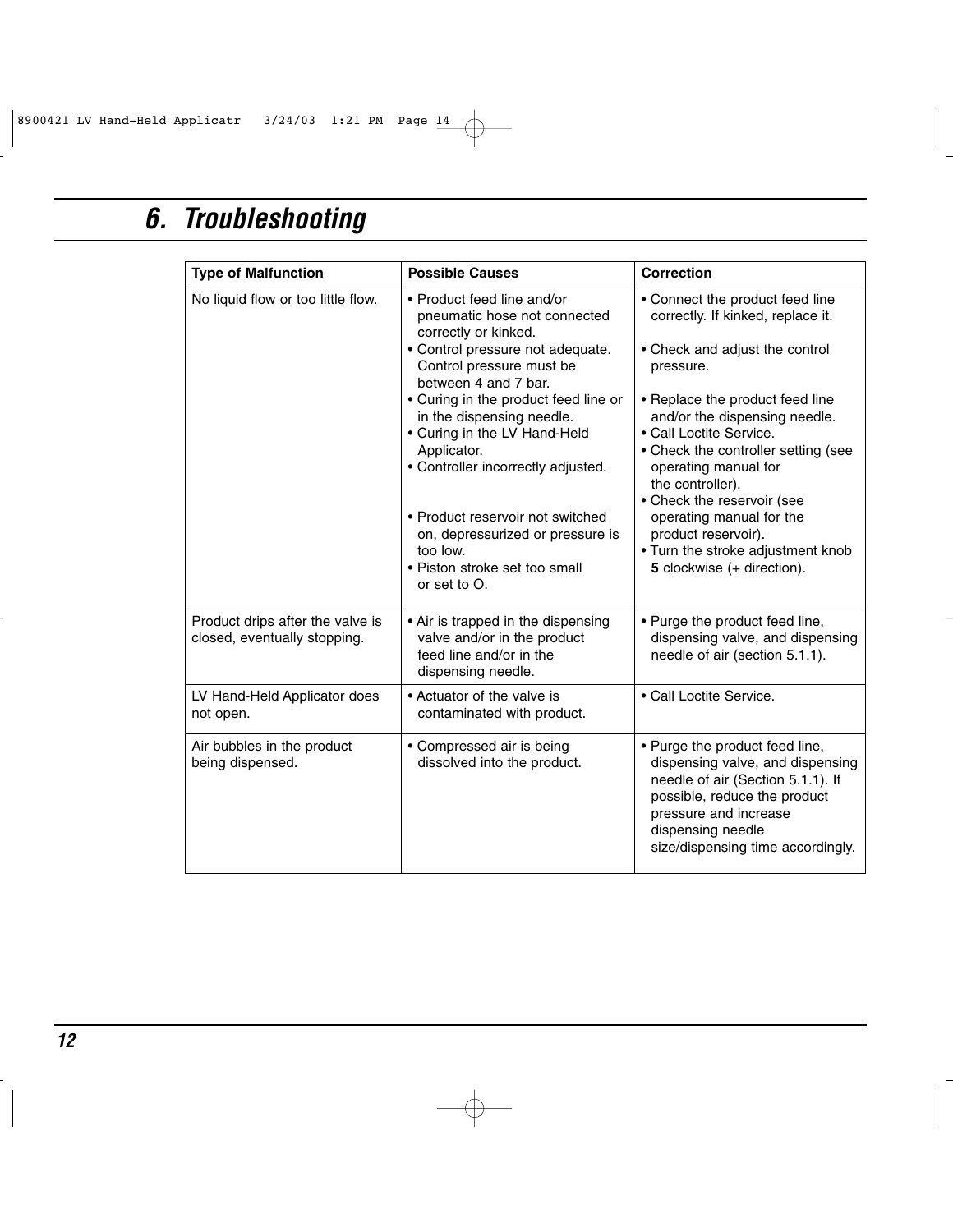### *7. Annex*

### **7.1 Accessories and Spare Parts**

■<a>Also see the illustration on page 9.

| Pos. No. | <b>Description</b>                                                                                                                                                                                                                                                                      | Loctite Order No.                |
|----------|-----------------------------------------------------------------------------------------------------------------------------------------------------------------------------------------------------------------------------------------------------------------------------------------|----------------------------------|
|          | <b>Repair Kit</b>                                                                                                                                                                                                                                                                       | 97902                            |
|          | Finger Switch for LV Hand-Held Applicator                                                                                                                                                                                                                                               | 97293                            |
|          | Reservoir Fitting 1/4" * 1/8"                                                                                                                                                                                                                                                           | 8900064                          |
|          | Tubing, PTFE-lined, OD 1/4", length 10 m                                                                                                                                                                                                                                                | 97972                            |
|          | Dispense Needle, Polyethylene Tapered,<br>especially for viscous products and large dispensing quantities:<br>Dispense Needle 16GA (50 pcs/box), grey<br>Dispense Needle 18GA (50 pcs/box), green<br>Dispense Needle 20GA (50 pcs/box), pink<br>Dispense Needle 22GA (50 pcs/box), blue | 97221<br>97222<br>97223<br>97224 |
|          | Dispense Needle, Stainless Steel Straight,<br>especially for low viscosity and UV curing products:<br>Dispense Needle 15GA (50 pcs/box), amber<br>Dispense Needle 18GA (50 pcs/box), green<br>Dispense Needle 20GA (50 pcs/box), pink<br>Dispense Needle 25GA (50 pcs/box), red         | 97225<br>97226<br>97227<br>97228 |
|          | Dispense Needle, Polypropylene - Flexible,<br>especially for fast curing products:<br>Dispense Needle 15GA (50 pcs/box), grey<br>Dispense Needle 18GA (50 pcs/box), pink<br>Dispense Needle 20GA (50 pcs/box), yellow<br>Dispense Needle 25GA (50 pcs/box), red                         | 97229<br>97230<br>97231<br>97232 |
|          | Dispense Needle, Stainless Steel - PTFE-lined,<br>especially for fast curing products:<br>Dispense Needle 25GA (50 pcs/box), pink                                                                                                                                                       | 97238                            |
|          | Dispense Needle, Appryl (PPS),<br>especially for spot applications, not suitable for UV adhesives:<br>Dispense Needle PPS20GA (50 pcs/box), ID Size 0.6 mm, natural                                                                                                                     | 97290                            |
|          | Luer-Lock Tip Caps                                                                                                                                                                                                                                                                      | 97248                            |
| 6        | Luer-Lock-Adapter Kit                                                                                                                                                                                                                                                                   | 97233                            |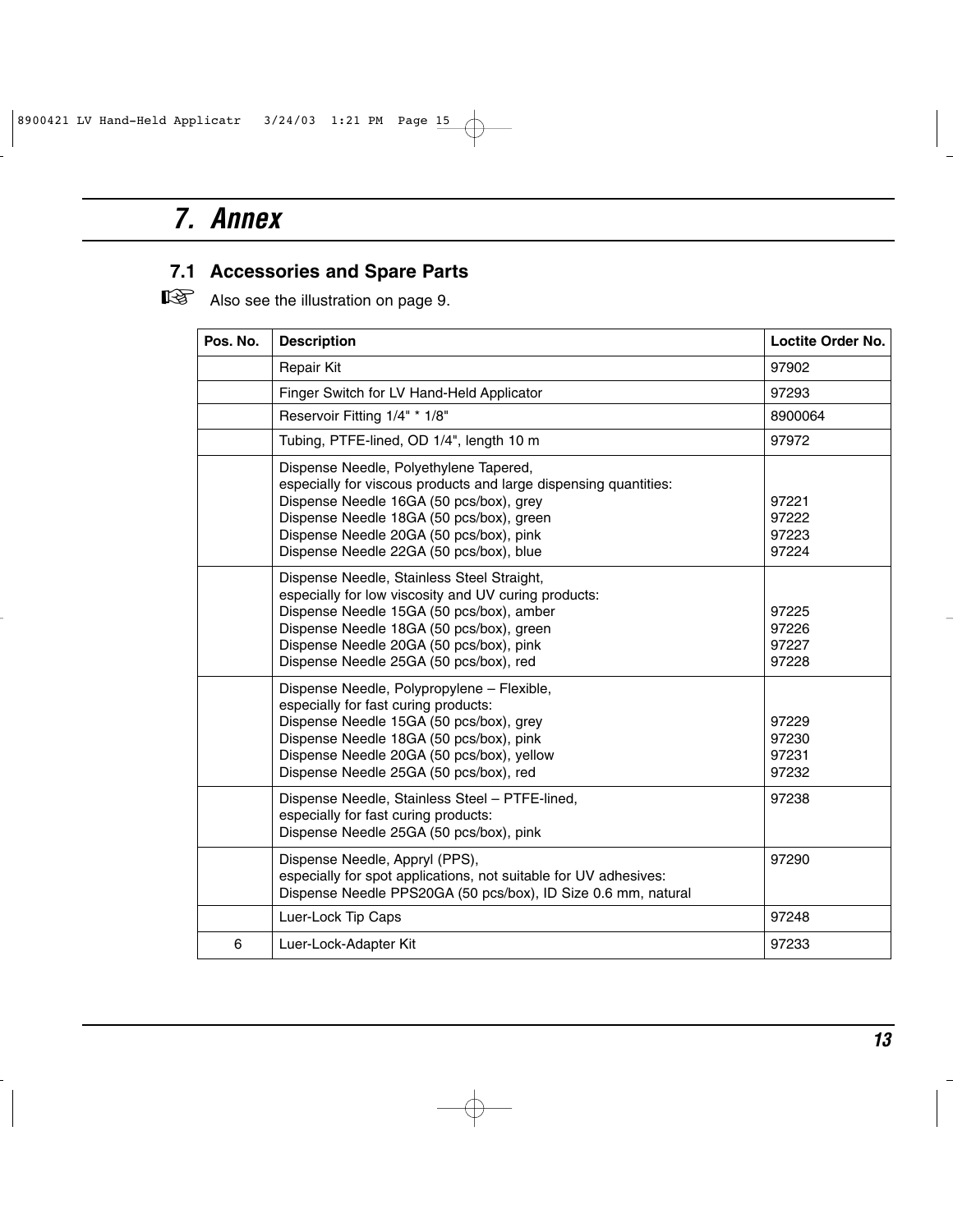### *7. Annex (continued)*

#### **7.2 Connector Finger Switch**

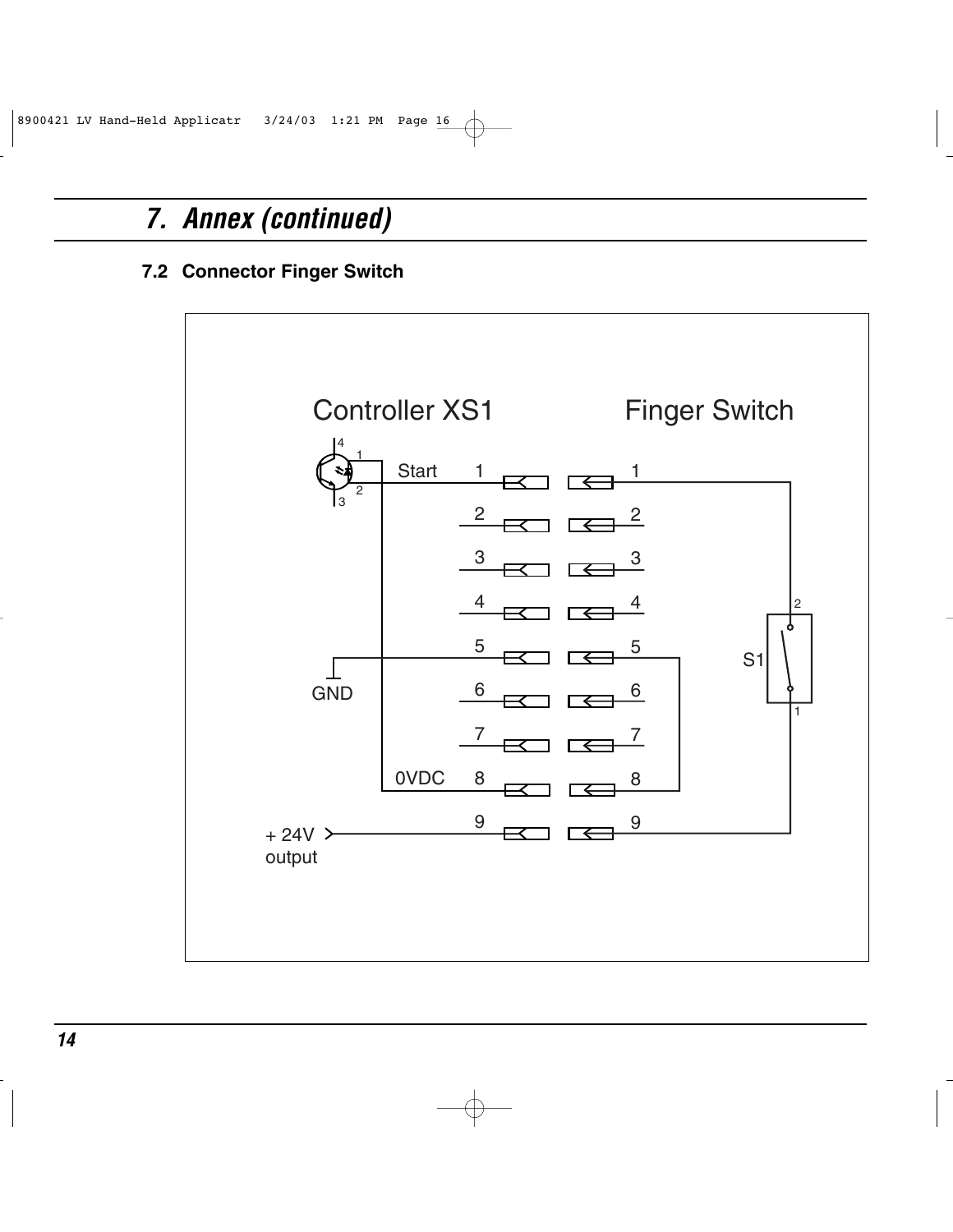## *7. Annex (continued)*

#### **7.3 Manufacturer's Declaration**

| <b>The Manufacturer</b>                                                                                                                                                                                                                                | Loctite Deutschland GmbH<br>Arabellastraße 17<br>D-81925 München |           |  |
|--------------------------------------------------------------------------------------------------------------------------------------------------------------------------------------------------------------------------------------------------------|------------------------------------------------------------------|-----------|--|
| declares that the machine contained in this delivery is the machine designated below, is however<br>incomplete and that its operation is prohibited until it can be determined that the machine is in accordance<br>with the provisions of EC machine. |                                                                  |           |  |
| Designation of the unit                                                                                                                                                                                                                                | LV Hand-Held Applicator                                          |           |  |
| Unit number                                                                                                                                                                                                                                            | 97130                                                            |           |  |
| Applicable EC Regulations                                                                                                                                                                                                                              | EC-Machine Regulations 98/37/EEC                                 |           |  |
| Applicable harmonized standards                                                                                                                                                                                                                        | DIN EN 292 Part 1; DIN EN 292 Part 2 11.1991                     |           |  |
| Date/Manufacturer's signature<br>Information regarding the Signer                                                                                                                                                                                      | 02/05/2002<br>General Manager                                    | (F. Löhr) |  |
| For changes to the unit that were not approved by Henkel Loctite, this declaration loses its validity                                                                                                                                                  |                                                                  |           |  |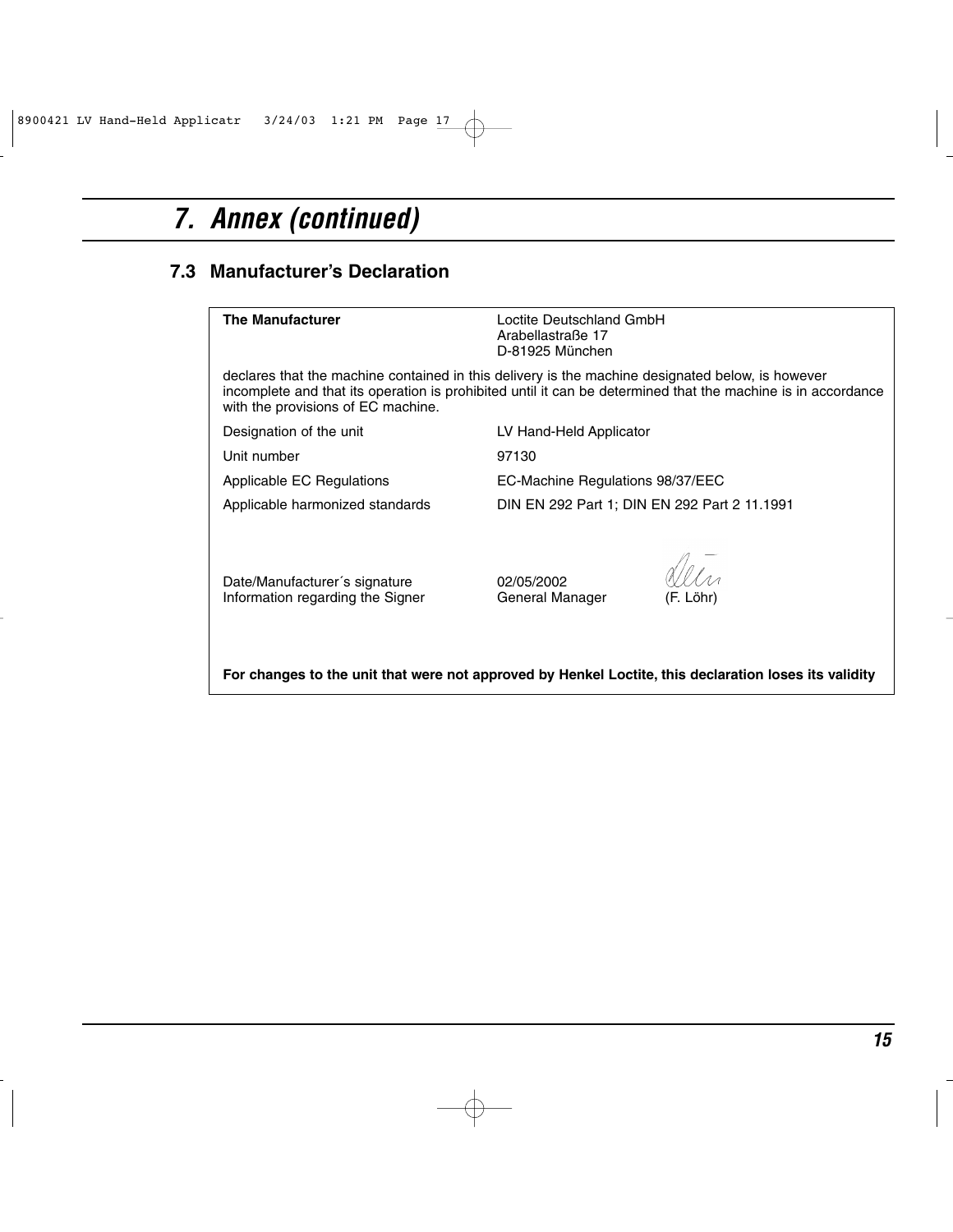### *7. Annex (continued)*

#### **7.4 Warranty (excluding Germany)**

Henkel Loctite expressly warrants that all products referred to in this Operating Manual under LV Hand-Held Applicator 97130 (hereafter called "Products") shall be free from defects in materials and workmanship. Liability for Henkel Loctite shall be limited, at its option, to replacing those Products which are shown to be defective either in materials or workmanship or to credit to the purchaser the amount of the purchase price thereof (plus freight and insurance charges paid therefore by the user). The purchaser's sole and exclusive remedy for breach or warranty shall be such replacement or credit. A claim of defect in materials or workmanship in any Products shall be allowed only when it is submitted to Henkel Loctite in writing within one month after discovery of the defect or after the time the defect should reasonably have been discovered and in any event within six months after the delivery of the Products to the purchaser. No such claim shall be allowed in respect of Products which have been neglected or improperly stored, transported, handled, installed, connected, operated, used, or maintained or in the event of unauthorized modification or the Products [including, where products, parts, or attachments for use in connection with the Products are available from Henkel Loctite, the use of products, parts or attachments which are not manufactured by Henkel Loctite.]

No Products shall be returned to Henkel Loctite for any reason without prior written approval from Henkel Loctite. Products shall be returned freight prepaid, in accordance with Henkel Loctite instructions.

EXCEPT FOR THE EXPRESS WARRANTY CONTAINED IN THIS SECTION, HENKEL LOCTITE MAKES NO WARRANTY OF ANY KIND WHATSOEVER, EXPRESS OR IMPLIED, WITH RESPECT TO THE PRODUCTS.

ALL WARRANTIES OF MERCHANTABILITY, FITNESS FOR A PARTICULAR PURPOSE, AND OTHER WARRANTIES OF WHATEVER KIND (INCLUDING AGAINST PATENT OR TRADEMARK INFRINGEMENT) ARE HEREBY DISCLAIMED BY HENKEL LOCTITE AND WAIVED BY THE PURCHASER.

THIS SECTION SETS FORTH EXCLUSIVELY ALL OF LIABILITY FOR HENKEL LOCTITE TO THE PURCHASER IN CONTRACT, IN PART OR OTHERWISE IN THE EVENT OF DEFECTIVE PRODUCTS.

WITHOUT LIMITATION OF THE FOREGOING, TO THE FULLEST EXTENT POSSIBLE UNDER APPLICABLE LAWS, HENKEL LOCTITE EXPRESSLY DISCLAIMS ANY LIABILITY WHATSOEVER FOR ANY DAMAGES INCURRED DIRECTLY OR INDIRECTLY IN CONNECTION WITH THE SALE OR USE OF, OR OTHERWISE IN CONNECTION WITH, THE PRODUCTS, INCLUDING, WITHOUT LIMITATION, LOSS OF PROFITS AND SPECIAL, INDIRECT OR CONSEQUENTIAL DAMAGES, WHETHER CAUSED BY NEGLIGENCE OF HENKEL LOCTITE OR OTHERWISE.